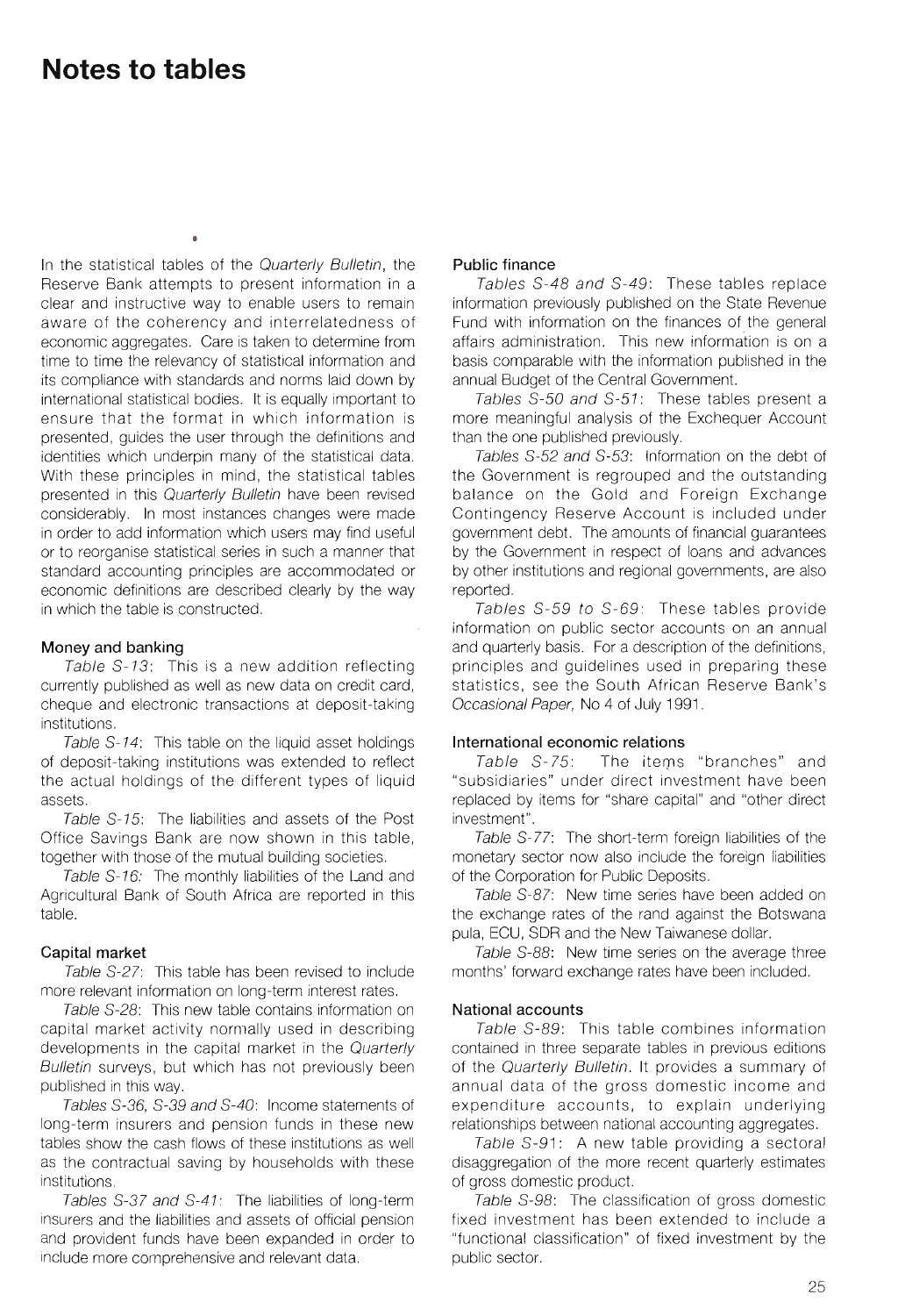Table 5-109: A new table providing information on national disposable income and its appropriation.

Table S-112: A time series has been included in this table on the "remuneration of employees of the general government".

## **General economic indicators**

Table S-114: The series on the registered number of unemployed Whites, Coloureds and Asians and the unemployed Blacks have been replaced by a series on the total number of registered unemployed people in all population groups. In addition, a series showing real unit labour costs has also been included.

Table S-115: Indices of the productivity of workers in the manufacturing industry and the nominal and real unit labour costs of the manufacturing sector have been added to this table.

Table S-117: The table on composite business cycle indicators has been changed to show indices instead of percentage changes.

Table S-118: A column under the heading "other goods" has been added to ensure that the full range of consumer price index weights is reported.

## **Key information**

Table S-121: A new table providing information on percentage changes of certain key capital market variables.

Tables 5-122 and S-123: Two new tables providing key statistics on government finance.

Table S-124: Series on the number of months of imports of goods and services covered by the foreign reserves of the country and on the import penetration ratio (the ratio of real merchandise imports to real gross domestic expenditure) have been included in this table.

Table 5-125: Information is provided in this new table on the business cycle phases of South Africa since 1945.

Tables S-126 to S-128: These tables were expanded to incorporate estimates of the value of some important national accounting aggregates per head of the population. Ratios of the major national accounting aggregates relative to gross domestic product have now been calculated by using estimates of aggregates at current prices instead of at constant prices.

Table S-129: A new table providing information on the percentage changes in the composite business cycle indicators of South Africa and of its major trading partner countries.

Table S-130: A new table providing information on the percentage changes in employment of nonagricultural sectors, remuneration per worker, labour productivity and unit labour costs. The table providing information on percentage changes in price indices has been revised to show changes over periods of twelve months as well as quarterly changes.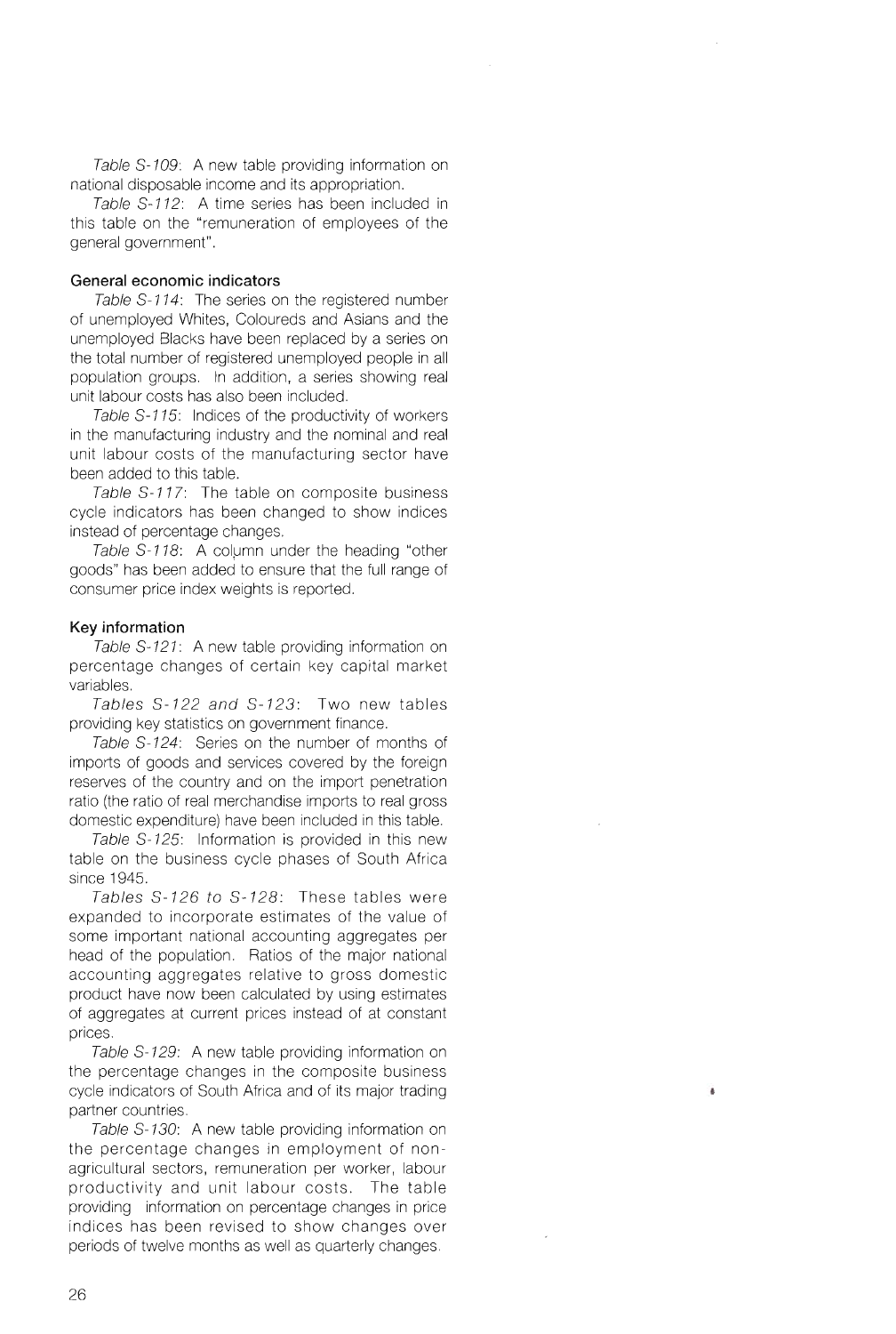# **Opmerkings oor tabelle**

Die Reserwebank poog om in die statistiese tabelle van die Kwartaalblad die gegewens op 'n duidelike en leersame wyse beskikbaar te stel, om gebruikers te help om van die samehang en onderlinge verwantskap van die ekonomiese totale bewus te bly. Moeite word gedoen om van tyd tot tyd die toepaslikheid van statistiese inligting te bepaal en om te verseker dat dit voldoen aan die standaarde en norme wat deur internasionale statistiese liggame neergelê word. Dit is eweneens belangrik om te verseker dat die formaat waarin die inligting weergegee word die gebruiker in staat stel om groter begrip te kry van die definisies en identiteite wat onderliggend is aan heelwat van die statistiese gegewens. Die statistiese tabelle wat in hierdie Kwartaalblad gepubliseer word, is met inagneming van hierdie beginsels heelwat hersien. Veranderings is in die meeste gevalle aangebring om bykomende inligting vry te stel wat vir gebruikers van moontlike nut sal wees, of om die statistiese reekse op so 'n wyse te herorganiseer dat vir standaard rekeningkundige beginsels voorsiening gemaak word, of om ekonomiese definisies te verduidelik.

### **Geld- en bankwese**

Tabel S-13: Hierdie is 'n nuwe byvoeging waarin onlangs gepubliseerde asook nuwe gegewens van kredietkaart-, tjek- en elektroniese transaksies by depositonemende instellings aangetoon word.

Tabel S-14: Hierdie tabel oor die besit van likwiede bates deur die depositonemende instellings is uitgebrei om die werklike besit van die verskillende soorte likwiede bates weer te gee.

Tabel \$-15: Die bates en laste van die Posspaarbank word in hierdie tabel saam met die bates en laste van die onderlinge bouverenigings aangetoon.

Tabel \$-16: Die maandelikse laste van die Land- en Landboubank van Suid-Afrika word in hierdie tabel gerapporteer.

### **Kapitaalmark**

Tabel S-27: Hierdie tabel is hersien om meer toepaslike gegewens oor langtermynrentekoerse in te sluit.

Tabel \$-28: Hierdie nuwe tabel bevat gegewens oor die bedrywighede op die kapitaalmark wat gewoonlik gebruik word om ontwikkelings in die kapitaalmark in die Kwartaalbladoorsigte te beskryf, maar wat tot nou toe nie op hierdie wyse gepubliseer is nie.

Tabel 5-36, \$-39 en \$-40: Inkomstestate van die langtermynversekeraars en pensioenfondse in hierdie nuwe tabelle toon die kontantvloei van hierdie instellings sowel as die kontrakturele besparing deur huishoudings by hierdie instellings.

Tabel S-37 en S-41: Die laste van langtermynversekeraars en die bates en laste van amptelike pensioen- en voorsorgfondse is uitgebrei om meer omvattende en toepaslike gegewens in te sluit.

### **Openbare finansies**

Tabel S-48 en S-49: Gegewens wat vroeër oor die Staatsinkomstefonds gepubliseer is, word in hierdie tabelle met gegewens oor die finansies van die administrasie vir algemene sake vervang. Hierdie nuwe inligting is op 'n grondslag wat vergelykbaar is met die inligting wat in die jaarlikse Begroting van die Sentrale Regering gepubliseer word.

Tabel \$-50 en 5-51: Hierdie tabelle stel 'n meer betekenisvolle ontleding van die Skatkisrekening voor as die een wat vroeër gepubliseer is.

Tabel \$-52 en 5-53: Inligting oor die skuld van die Sentrale Regering is hier herrangskik en die uitstaande saldo op die Goud-en-buitelandse-valuta-gebeurlikheidsreserwerekening word by die staatskuld ingesluit. Gegewens oor die bedrae van finansiële waarborge deur die owerheid ten opsigte van lenings en voorskotte aangegaan deur ander instellings en streeksregerings word ook hier verstrek.

Tabel S-59 tot S-69: Hierdie tabelle bevat gegewens oor die rekeninge van die openbare sektor op 'n jaarlikse en kwartaallikse grondslag. 'n Beskrywing van die definisies, beginsels en riglyne wat in die samestelling van hierdie inligting toegepas is, is in die Reserwebank se "Geleentheidspublikasie", nr 4 van Julie 1991 gepubliseer.

### **Internasionale ekonomiese verhoudinge**

Tabel S-75: Die poste "takke" en "filiale" onder regstreekse belegging is vervang met poste vir "aandelekapitaal" en "ander regstreekse belegging".

Tabel S-77: Die buitelandse korttermynverpligtinge van die monetêre sektor sluit nou ook die buitelandse verpligtinge van die Korporasie vir Openbare Deposito's in.

Tabel S-87: Nuwe tydreekse oor die wisselkoerse van die rand teenoor die Botswana pula, EGE, STR en die Nuwe Taiwanese dollar is in hierdie tabel bygevoeg.

Tabel S-88: Nuwe tydreekse oor die gemiddelde termynwisselkoerse van drie maande word nou ingesluit.

### **Nasionale rekeninge**

Tabel S-89: Gegewens wat in drie afsonderlike tabelle in vorige uitgawes van die Kwartaalblad gepubliseer is, word in hierdie tabel saamgevat. Dit bied 'n opsomming van jaarlikse gegewens van die bruto binnelandse inkome- en uitgawerekenings en verduidelik die onderliggende verwantskappe tussen nasionale rekeningkundige totale.